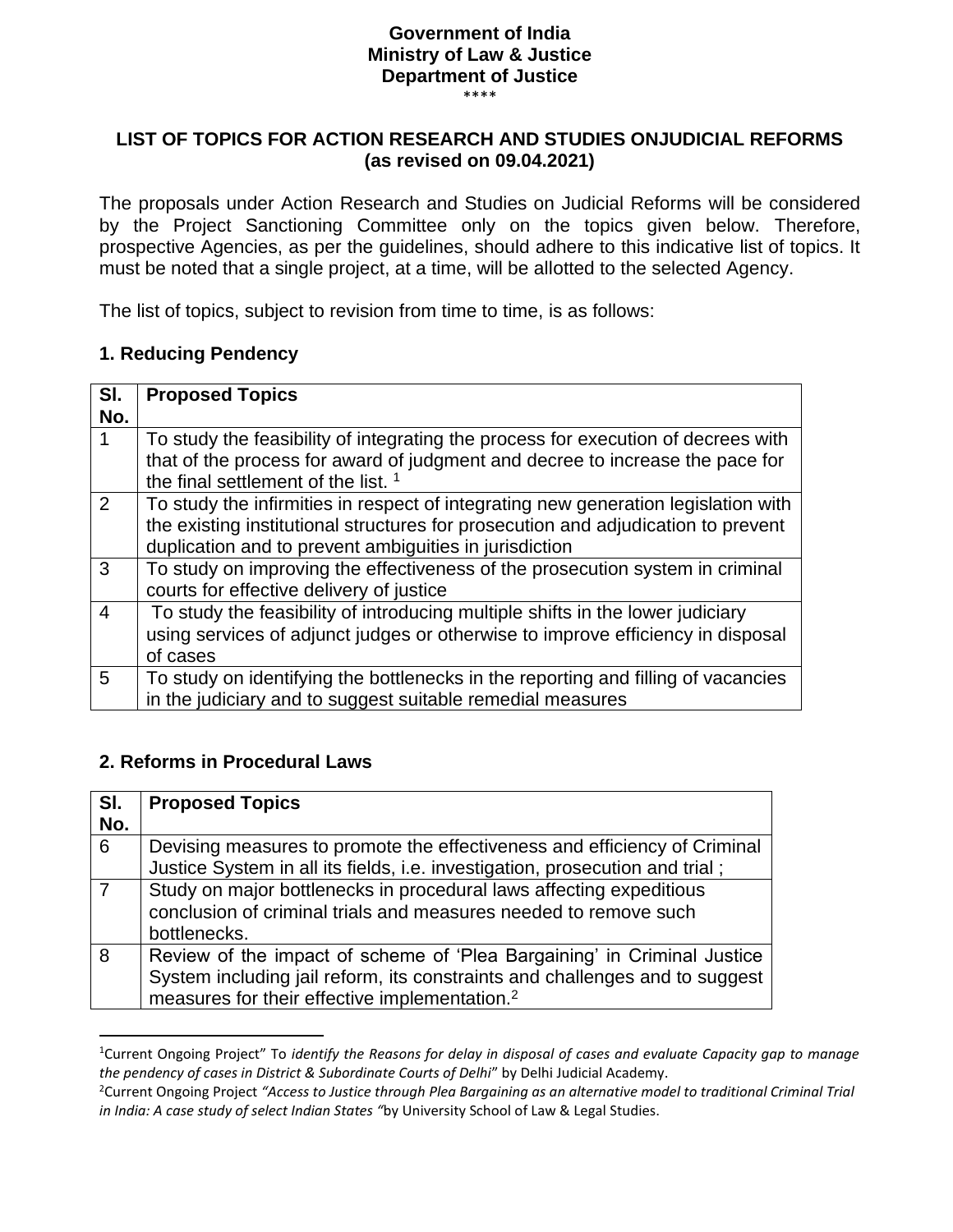| 9  | An assessment of the existing witness protection schemes; their impact      |
|----|-----------------------------------------------------------------------------|
|    | and changes required.                                                       |
| 10 | Measuring the impact of 2013 amendments in Criminal Law.                    |
| 11 | Study of Victims of different categories of crime and their experience with |
|    | the adjudication process.                                                   |
| 12 | Inter State comparison of adjudication of civil and criminal cases          |
| 13 | An Empirical Study of Implementation of 'Arrest Law' in select cases        |

# **3. Use of ICT for Judicial Reforms**

| SI.<br>No. | <b>Proposed Topics</b>                                                                                                                                                                                                                        |
|------------|-----------------------------------------------------------------------------------------------------------------------------------------------------------------------------------------------------------------------------------------------|
| 14         | Assessing the need for legal reform associated with the use of ICT for<br>delivery of justice.                                                                                                                                                |
| 15         | Assessing the possibility and challenges of the use of social media and<br>mobile technology for judicial awareness.                                                                                                                          |
| 16         | Analyzing the impact of computerization of courts and audio-video<br>recording of court proceedings on perception about privacy and data<br>security.<br>This project is subject to approval of e-Committee of the Supreme<br>Court of India. |
| 17         | Study to recommend policies for improving the adoption and utilization of<br>ICT in the judicial system.                                                                                                                                      |
| 18         | "Paperless courts": To study the feasibility of replacing paper<br>documentation whenever possible without affecting delivery of justice to<br>speed up the justice delivery process                                                          |

# **4. Fast-Track Courts**

| SI.<br>No. | <b>Proposed Topics</b>                                                          |
|------------|---------------------------------------------------------------------------------|
| 19         | Efficacy of DoJ Fast Track Court Scheme in relation to under-trials             |
| 20         | An Impact Assessment of Fast Track Courts in India.                             |
| 21         | Effectiveness of Fast Track Courts in checking incidences of sexual<br>offences |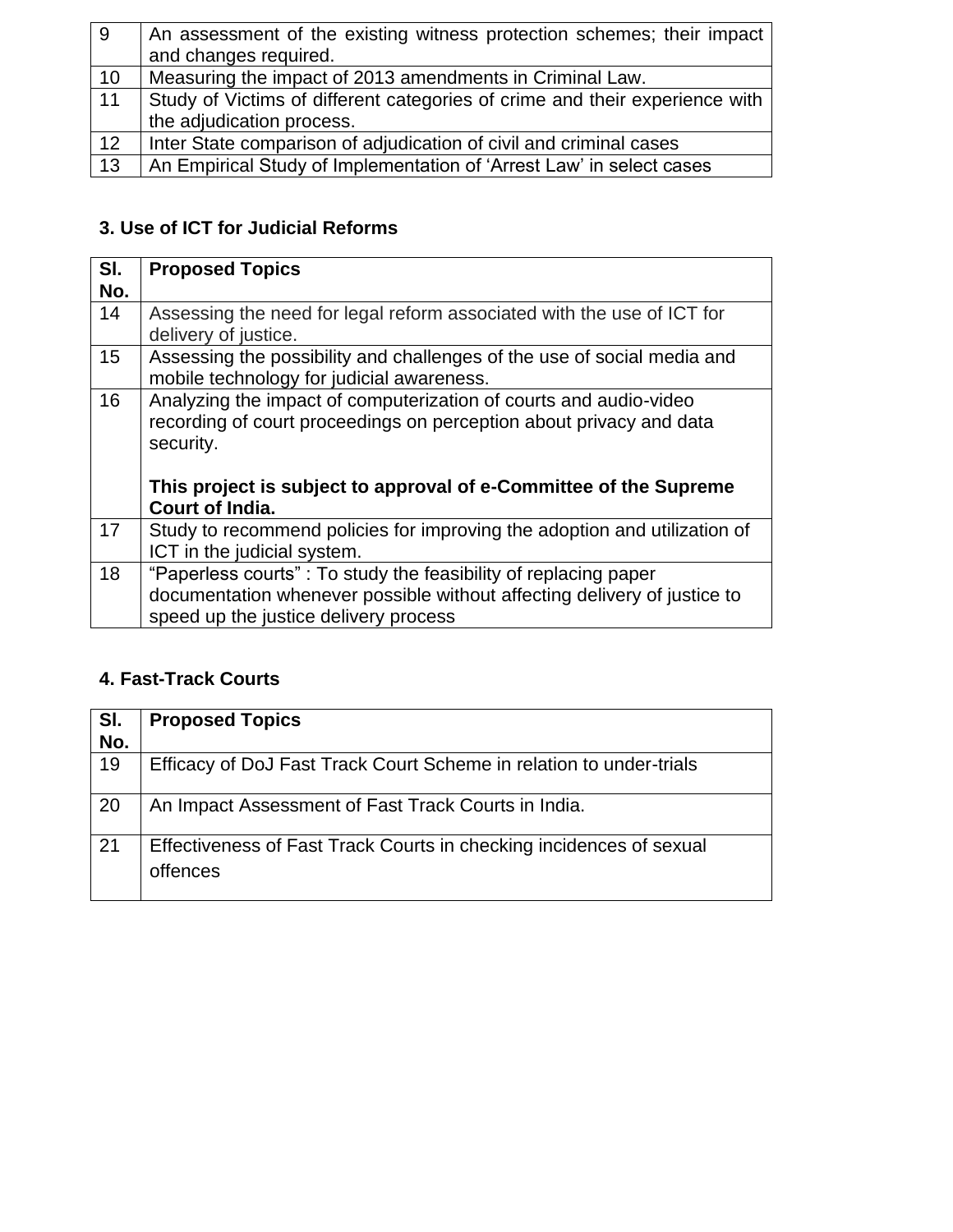## **5. Commercial Courts**

| SI.<br>No. | <b>Proposed Topics</b>                                                 |
|------------|------------------------------------------------------------------------|
| 22         | Effectiveness of the Commercial Courts Act, 2015 as amended, in        |
|            |                                                                        |
|            | reducing the time taken to enforce Contracts in India ; 3              |
| 23         | Bottlenecks faced in implementation of and achieving objectives of the |
|            | Commercial Courts Act, 2015 as amended. 4                              |

### **6. Enforcement of Decrees**

| SI.<br>No. | <b>Proposed Topics</b>                                                                |
|------------|---------------------------------------------------------------------------------------|
| 24         | Time and Motion study on Enforcement of Decrees and ways to reduce<br>judicial delays |
| 25         | A study on cases where enforcement of decrees contributes to delay                    |

### **7. Miscellaneous**

| SI.<br>No.      | <b>Proposed Topics</b>                                                                                                                                        |
|-----------------|---------------------------------------------------------------------------------------------------------------------------------------------------------------|
| 26              | To study the use of sentencing power by various courts in the criminal<br>hierarchy to identify the impediments in the exercise of sentencing<br>jurisdiction |
| 27              | <b>Insolvency and Bankruptcy Code</b>                                                                                                                         |
| 28              | <b>Crimes Against Women</b>                                                                                                                                   |
| 29              | Children in Conflict with the Law                                                                                                                             |
| $\overline{30}$ | Human Trafficking                                                                                                                                             |

## **8. New Topics**

| SI. | <b>Proposed Topics</b>                                                                                                                                                                                                   |
|-----|--------------------------------------------------------------------------------------------------------------------------------------------------------------------------------------------------------------------------|
| No. |                                                                                                                                                                                                                          |
| 31  | Study on functioning of Dedicated Commercial Courts in country &<br>suggestions for improvement special focus on commercial courts in Delhi<br>and Mumbai.                                                               |
| 32  | Study on functioning of Dedicated Commercial Courts in country &<br>suggestions for improvement; special focus on states such as<br>TamilNadu, Andhra Pradesh, Madhya Pradesh, Uttar Pradesh,<br>Rajasthan. <sup>5</sup> |

<sup>3</sup>Current Ongoing Project"*Impact Assessment of Commercial Courts Act, 2015 with reference to Commercial litigations pending in State of Bihar & Jharkhand*" by Chanakya National Law University, Patna

<sup>4</sup>Current Ongoing Project"*The Commercial Court Guide (India) 2021*" by National Law University Delhi.

<sup>5</sup>Current Ongoing Project "*A Study on Functioning of Commercial Courts in the Southern Region of India for Improving Ease of Doing Business"* by DamodaramSanjivayya National Law University, Visakhapatnam.